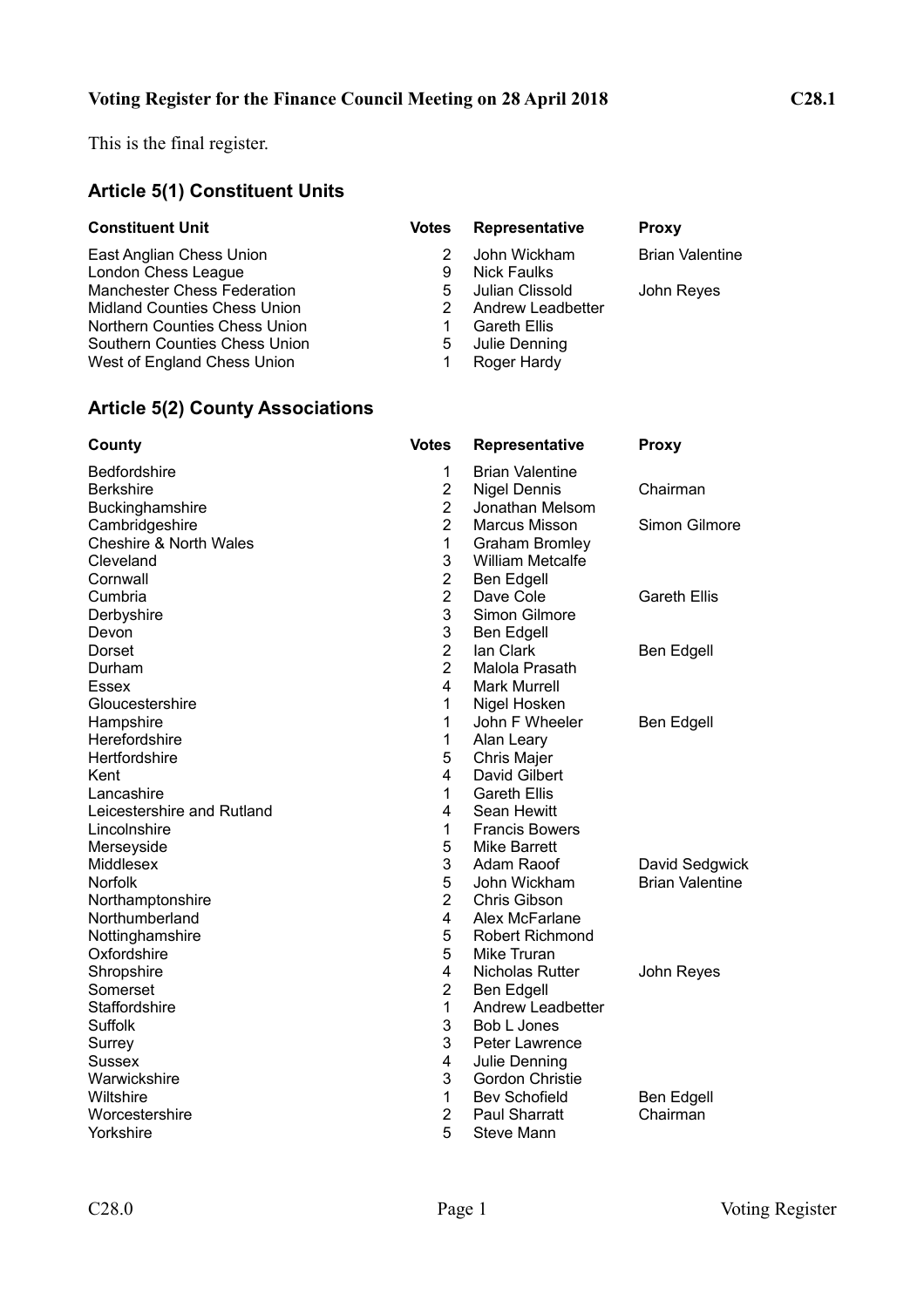## **Article 5(3) Chess Leagues**

| League                                              | <b>Votes</b>        | Representative                      | <b>Proxy</b>        |
|-----------------------------------------------------|---------------------|-------------------------------------|---------------------|
| 4NCL                                                | 17                  | Mike Truran                         |                     |
| Birmingham & District                               | 10                  | Peter Hughes                        | David Thomas        |
| <b>Blackpool and Fylde</b>                          | $\overline{2}$      | Philip Raynor                       |                     |
| Bournemouth & District                              | 3                   | lan Clark                           | Ben Edgell          |
| <b>Bradford &amp; District</b>                      | 1                   | David Barlow                        |                     |
| <b>Briant Poulter Chess League</b>                  | 3                   | Neill Cooper                        |                     |
| <b>Bristol &amp; District</b>                       | 8                   | <b>Ben Edgell</b>                   |                     |
| Bronowski Trophy                                    | 1                   | lan Hunnable                        | <b>Mark Murrell</b> |
| Bury & Rochdale League                              | 1                   | <b>Bill O'Rourke</b>                | <b>Gareth Ellis</b> |
| <b>Cannock &amp; District</b>                       | 1                   | Andrew Leadbetter                   |                     |
| <b>Central Lancashire</b>                           | $\mathbf 1$         | <b>Bill O'Rourke</b>                | <b>Gareth Ellis</b> |
| <b>Chess 2020</b>                                   | 1                   | Peter Hornsby                       |                     |
| <b>Chester &amp; District</b>                       | 3                   | David Robertson                     |                     |
| Chiltern                                            | 1                   | <b>Nigel Dennis</b>                 | Chairman            |
| <b>City Chess Association</b>                       | 1                   | <b>Terry Skippen</b>                | <b>Mark Murrell</b> |
| Coventry & District                                 | 3                   | <b>Hok Chiu</b>                     |                     |
| Croydon & District                                  | $\mathbf{1}$        | Angus French                        |                     |
| Darlington & District                               | 1                   | Pete McKay                          |                     |
| Dudley & District                                   | $\mathbf{1}$        | <b>Paul Sharratt</b>                | Chairman            |
| <b>Exeter &amp; District</b>                        | 1                   | <b>Tim Paulden</b>                  |                     |
| <b>Hertford &amp; District</b>                      | 1                   | <b>Matthew Read</b>                 |                     |
| Hillingdon                                          | $\overline{2}$      | <b>Nigel Colter</b>                 |                     |
| Hull & District Chess Association                   | $\overline{2}$      | Stephen Greep                       | Chairman            |
| Lancaster & Morecambe                               | 1                   | <b>Michael Farthing</b>             |                     |
| Leamington & District                               | 3                   | Gordon Christie                     |                     |
| Leeds                                               | 3                   | Ihor Lewyk                          |                     |
| London Public Service Chess League                  | $\overline{2}$      | <b>Richard Fries</b>                | David Gilbert       |
| Mid-Sussex                                          | 3                   | Julie Denning                       |                     |
| <b>North Circular</b>                               | 3                   | Gary Cook                           | John Reyes          |
| North Essex                                         | $\overline{2}$      | Chris Fegan                         |                     |
| North Gloucestershire                               | $\overline{2}$<br>3 | Nigel Hosken                        |                     |
| <b>North Staffordshire</b><br>Portsmouth & District | 1                   | Andrew Leadbetter<br>John F Wheeler |                     |
|                                                     | 1                   |                                     | Ben Edgell          |
| South East Lancashire                               | 1                   | John Reyes<br>Dave Cole             | Gareth Ellis        |
| South Tynedale                                      | $\overline{2}$      | Malcolm Clarke                      | <b>Ben Edgell</b>   |
| Southampton<br>Southend & District                  | $\overline{2}$      | <b>Howard Grist</b>                 |                     |
|                                                     |                     |                                     |                     |
| Stockport<br><b>Stockport Rapidplay League</b>      | 3<br>1              | Sean Hewitt<br>Sean Hewitt          |                     |
| <b>Surrey Border</b>                                | 3                   | Mike Gunn                           |                     |
| <b>Thames Valley</b>                                | 3                   | <b>Nigel Dennis</b>                 | Chairman            |
| Thanet                                              | $\overline{2}$      | John Clarke                         |                     |
| Torbay                                              | $\overline{2}$      | Ben Edgell                          |                     |
| Warrington & District                               | $\overline{2}$      | <b>Gareth Ellis</b>                 |                     |
| Wirral                                              | 3                   | David Farley                        |                     |
| Wolverhampton & District                            | 3                   | Andrew Leadbetter                   |                     |
| <b>Worcester &amp; District</b>                     | 1                   | <b>Paul Sharratt</b>                | Chairman            |
|                                                     |                     |                                     |                     |

## **Article 5(4) Chess Congresses**

| <b>Congress</b>           | Votes | Representative  | <b>Proxy</b>        |
|---------------------------|-------|-----------------|---------------------|
| Berks & Bucks Congress    | -3-   | Nigel Dennis    | Chairman            |
| <b>Blackpool Congress</b> |       | - Bill O'Rourke | <b>Gareth Ellis</b> |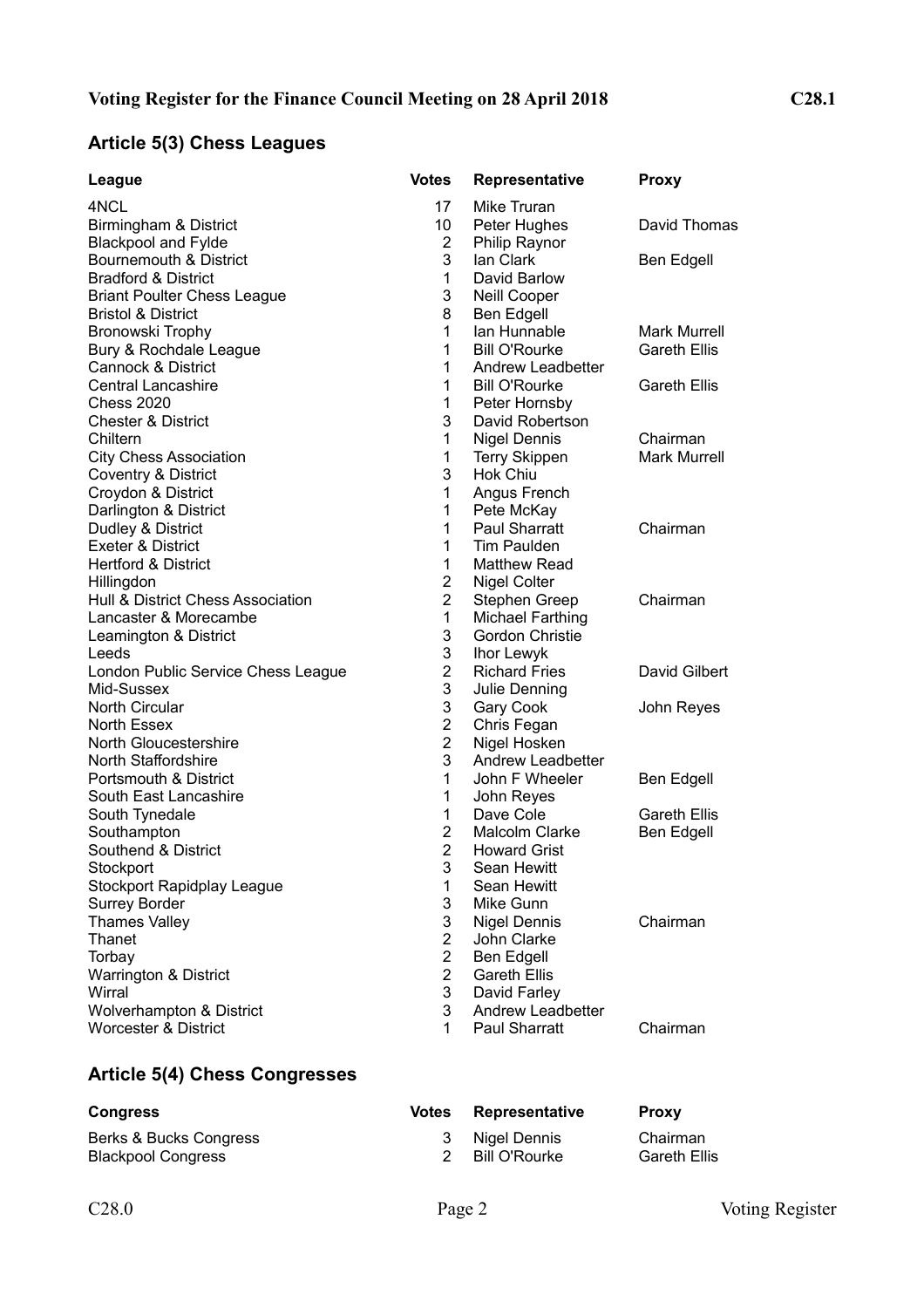#### **Voting Register for the Finance Council Meeting on 28 April 2018 C28.1**

Bolton Easter Congress 1 Rod Middleton John Reyes British Rapidplay **1 Brent Kitson** John Reyes Bury St Edmunds Congress 1 John Wickham Brian Valentine Castle Chess 1 Tony Corfe<br>
Central London 1 2 3 John Sarge Central London 3 John Sargent Chess in Schools and Communities 5 Chris Fegan **Chess Masters**  1 Sheela Jina Coulsdon Chess Fellowship 6 Scott Freeman John Reyes Crowborough Rapidplay 1 Julie Denning Delancey UK Chess Challenge The Change The Sarah Longson Christelle Hafstad Doncaster Chess Congress 1 Steve Mann e2e4 1 Sean Hewitt<br>
East Devon Congress<br>
1 Sean Pope East Devon Congress 1 New 1 Frodsham Congress The Constant of the Congress of the Pat Ridley Theorem John Reyes Frome Chess Congress **1 Gerry Jepps** Ben Edgell Gibraltar Masters **6 Stuart Conquest** 6 Stuart Conquest Golders Green Congress and Manuel Adam Raoof Colders David Sedgwick Hampstead Congress 5 Adam Raoof David Sedgwick Hastings International Chess Congress 2 Alan Hustwayte David Sedgwick Heywood Chess Congress **1** Bill O'Rourke Gareth Ellis Kent Junior CA 3 Simon Metcalfe Kidlington Chess Congress 1 Mike Truran<br>
King's Place Chess Festival 1 Adam Raoof King's Place Chess Festival **1 Adam Raoof** David Sedgwick Leek Congress **1 Roger Edwards** Leyland Rapidplay<br>
London Junior Chess Championships<br>
1 David Clayton Gareth Ellis<br>
5 Ezra Lutton London Junior Chess Championships **5** Ezra Lutton National Chess Junior Squad 1 Marc Shaw Northumbria Junior Chess Association 1 Tim Wall Preston Chess Congress 2008 1 Malcolm Peacock Michael Farthing Royal Beacon Seniors Congress 1 Bob Jones Scarborough Chess Congress 2 Alex McFarlane South Lakes Congress **1** Dave Cole Gareth Ellis Southend-on-Sea Chess Congress 1 Gavin Hughes St Albans Congress 1 Ray Claret Chris Majer Stockport Chess Congress 1 Peter Taylor Surrey Congress Ltd 1 Michael Gunn Teignmouth Chess Congress Test Cockerton Ben Edgell Wiltshire Junior Chess **2 Bev Schofield** Ben Edgell Witney Congress 2008 1 Mike Truran Witney Rapidplay **1 Mike Truran** 

### **Article 5(5) Other Organisations**

| Organisation                                     | <b>Votes</b> | Representative         | <b>Proxy</b>    |
|--------------------------------------------------|--------------|------------------------|-----------------|
| <b>Barnstaple Chess Club</b>                     | 1            | Jack Rudd              |                 |
| <b>Braille Chess Association</b>                 |              | <b>Owen Phillips</b>   |                 |
| <b>British Chess Problem Society</b>             |              | Nigel Dennis           | Chairman        |
| <b>British Universities' Chess Association</b>   | 1            | Alex Holowczak         | Hok Chiu        |
| <b>Chess Arbiters' Association</b>               | 1            | Michael Forster        | Alex McFarlane  |
| <b>English Deaf Chess Association</b>            | 1            | Alasdair MacLeod       |                 |
| English Federation for Correspondence Chess      | 1            | <b>Phillip Beckett</b> |                 |
| <b>English Primary Schools Chess Association</b> | 4            | <b>Nigel Dennis</b>    | Traci Whitfield |
| <b>Friends of Chess</b>                          |              | Chris Majer            |                 |
| <b>National Youth Chess Association</b>          |              | <b>Nigel Dennis</b>    | Chairman        |